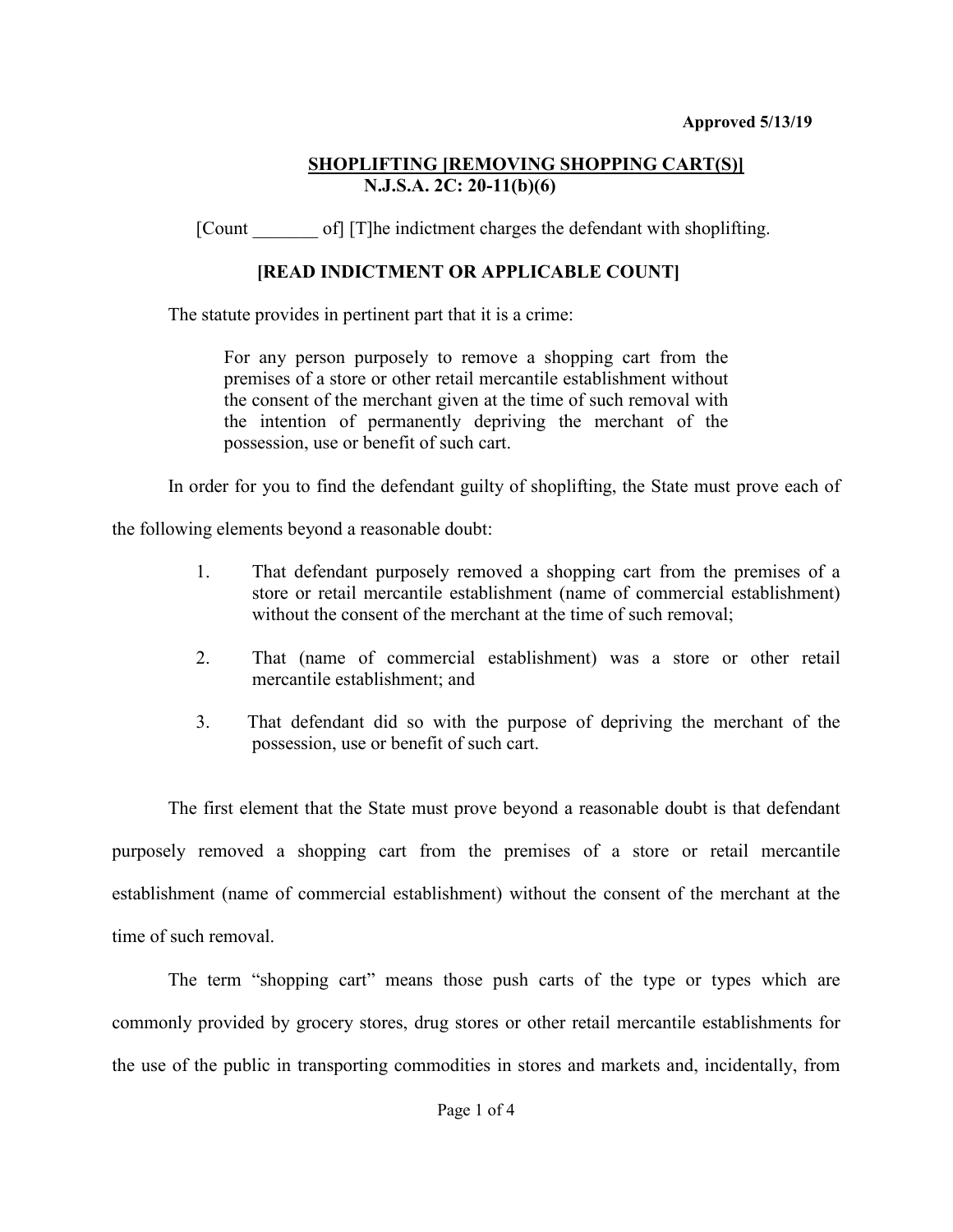#### **SHOPLIFTING [REMOVING SHOPPING CART(S)] N.J.S.A. 2C:11(b)(6)**

the stores to a place outside the store.<sup>[1](#page-1-0)</sup>

The term "premises of a store or retail mercantile establishment" means and includes but is not limited to, the retail mercantile establishment; any common use areas in shopping centers and all parking areas set aside by a merchant or on behalf of a merchant for the parking of vehicles for the convenience of the patrons of such retail mercantile establishment.<sup>[2](#page-1-1)</sup>

The term "merchandise" means any goods, chattels, foodstuffs or wares of any type and description, regardless of the value thereof.<sup>[3](#page-1-2)</sup> The term "merchant" means any owner or operator of any store or other retail mercantile establishment, or any agent, servant, employee, lessee, consignee, officer, director, franchisee, or independent contractor of such owner or proprietor.<sup>[4](#page-1-3)</sup>

A person acts purposely with respect to the nature of his/her conduct or a result of his/her conduct if it is the person's conscious object to engage in conduct of that nature or to cause such a result. That is, a person acts purposely if he/she means to act in a certain way or to cause a certain result. A person acts purposely with respect to attendant circumstances if the person is aware of the existence of such circumstances or believes or hopes that they exist.<sup>[5](#page-1-4)</sup>

Purpose is a state of mind. A state of mind is rarely susceptible of direct proof but must ordinarily be inferred from the facts. Therefore, it is not necessary, members of the jury, that the State produce witnesses to testify that an accused said he/she had a certain state of mind when he/she engaged in a particular act. It is within your power to find that such proof has been furnished beyond a reasonable doubt by inference which may arise from the nature of his/her acts and him/her conduct, and from all he/she said and did at the particular time and place, and from all of the surrounding circumstances.

 $\frac{1}{1}$ <sup>1</sup> N.J.S.A. 2C:20-11(a)(1).

<span id="page-1-1"></span><span id="page-1-0"></span><sup>2</sup> <sup>2</sup> N.J.S.A. 2C:20-11(a)(8).<br><sup>3</sup> N.J.S.A. 2C:20-11(a)(2).

<span id="page-1-2"></span>N.J.S.A. 2C:20-11(a)(3).

<span id="page-1-3"></span><sup>4</sup> <sup>4</sup> N.J.S.A. 2C:20-11(a)(4).

<span id="page-1-4"></span><sup>5</sup> N.J.S.A. 2C:2-2(b)(1).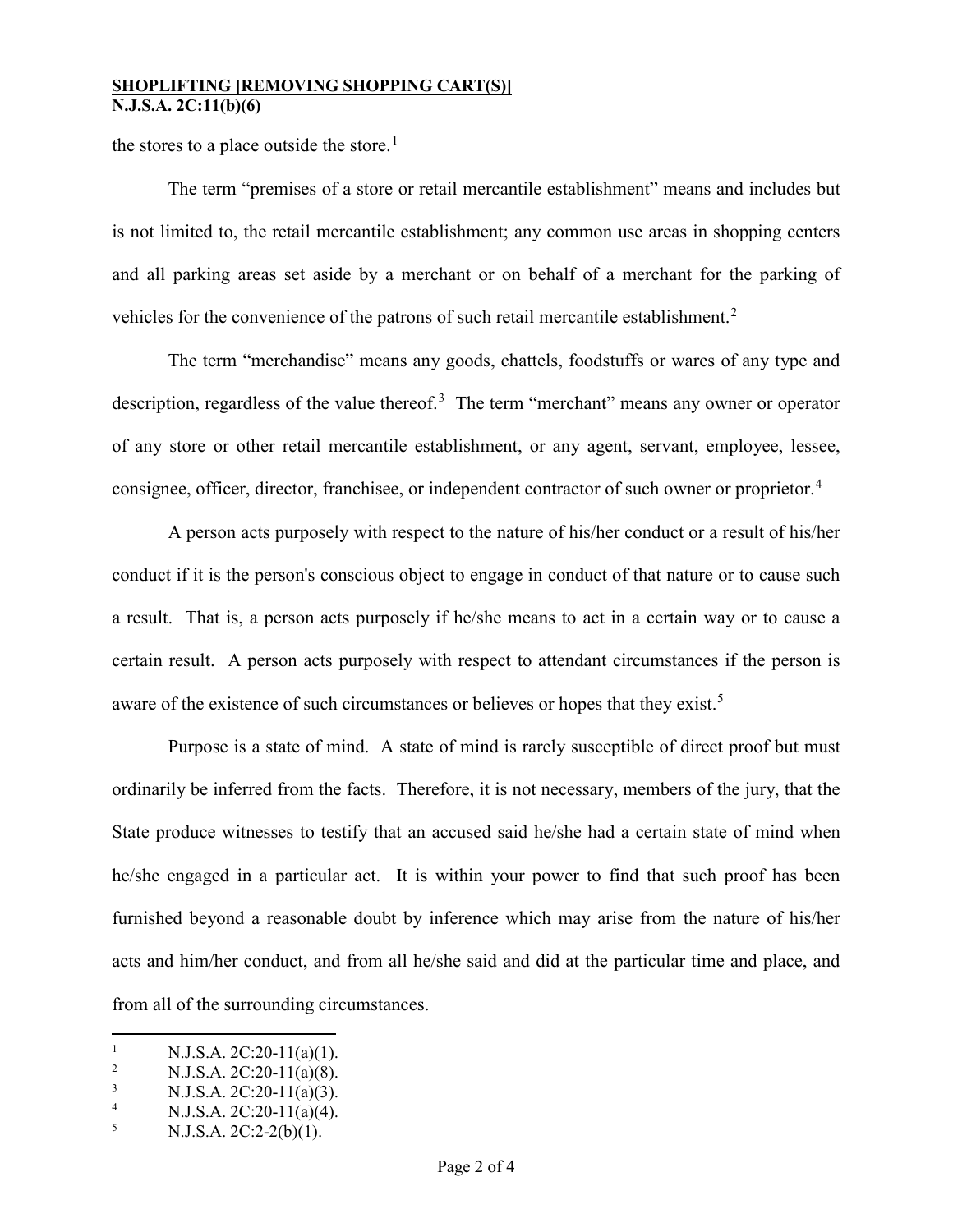#### **SHOPLIFTING [REMOVING SHOPPING CART(S)] N.J.S.A. 2C:11(b)(6)**

The second element that the State must prove beyond a reasonable doubt is that (name of commercial establishment) was a store or other retail mercantile establishment. The term "store or other retail mercantile establishment" means a place where merchandise is displayed, held, stored, or sold or offered to the public for sale.<sup>[6](#page-2-0)</sup>

The third element that the State must prove beyond a reasonable doubt is that defendant acted with the purpose of permanently depriving the merchant of the possession, use or benefit of such cart. I have already defined "purpose" and "merchant" for you earlier in these instructions.

The term "deprive" means to withhold property permanently or for so extended a period as to appropriate a substantial portion of its economic value.<sup>[7](#page-2-1)</sup>

The term "merchant" means any owner or operator of any store or other retail mercantile establishment, or any agent, servant, employee, lessee, consignee, officer, director, franchisee, or independent contractor of such owner or proprietor.<sup>[8](#page-2-2)</sup>

To summarize, in order for you to find defendant guilty of shoplifting, the State must prove these elements beyond a reasonable doubt:

- 1. That defendant purposely removed a shopping cart from the premises of a store or retail mercantile establishment (name of commercial establishment) without the consent of the merchant at the time of such removal;
- 2. That (name of commercial establishment) was a store or other retail mercantile establishment; and
- 3. That defendant did so with the purpose of depriving the merchant of the possession, use or benefit of such cart.

If you find that the State has proven all of these elements beyond a reasonable doubt, then you must find the defendant guilty. If the State has failed to prove any of these elements, you must find defendant not guilty.

<span id="page-2-0"></span> $\frac{6}{100}$  N.J.S.A. 2C:20-11(a)(2).

<span id="page-2-1"></span><sup>7</sup> N.J.S.A. 2C:20-1(a)(1).

<span id="page-2-2"></span><sup>8</sup> N.J.S.A. 2C:20-11(a)(4).